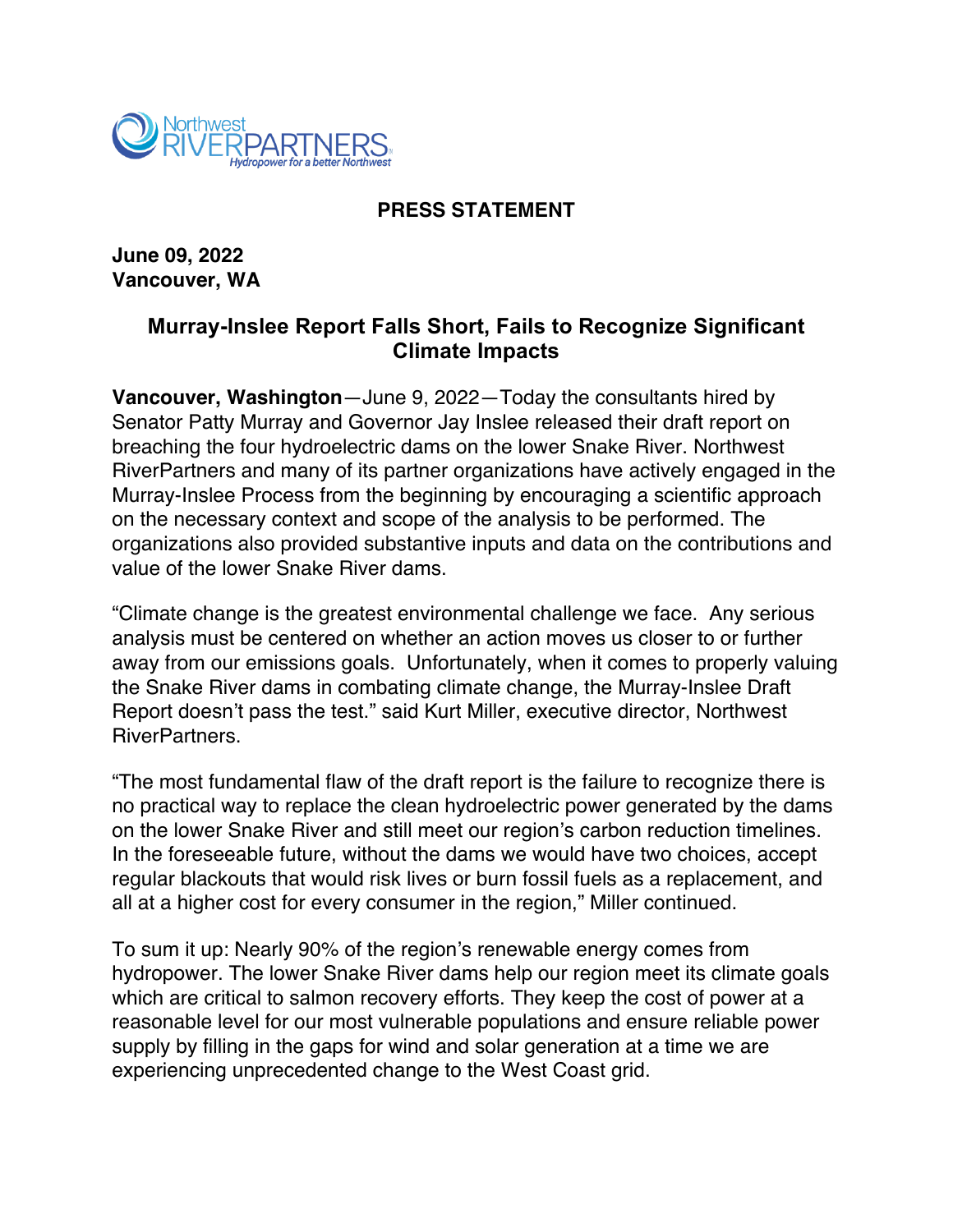Throughout the process, Northwest RiverPartners and its members shared concerns that without an appropriate framework, policymakers, and the public could be left with an uninformed view of the real world, negative consequences of dam removal. While the draft report recognizes the insurmountable costs and harms that would be caused by dam breaching, many of the fears about the potential deficiencies of the approach to this analysis have been realized.

While this draft report makes clear that issues around climate, clean energy, cost, reliability, and salmon recovery are complicated, it fails to set reasonable legitimacy standards for information it relies upon. As a result, back-of-the-napkin estimates are assigned the same weight as NEPA compliant environmental analyses. That has resulted in a report that underweights the impacts of losing the lower Snake River dams.

"Oregon and Washington have a math problem. For the grid to work, we need a strong base of generation that is available 24x7–the kind the lower Snake River dams provide, but wind and solar cannot. As we remove coal and natural gas generation to fight climate change and seek to electrify ever-increasing amounts of our economy, hydropower will become even more important in maintaining an affordable and reliable power grid," said Libby Calnon, general manager, Hood River Electric Cooperative.

The dams on the lower Snake River have shown that healthy salmon and dams can coexist. They also help our region meet climate goals in the future. Analyses by federal scientists in charge of salmon recovery efforts have concluded that the biggest threats to salmon survival are from the effects of climate change on ocean conditions. At best, this report undervalues the impacts of climate change on salmon survival; at worst it willfully ignores them.

"The Murray-Inslee draft report ignores the most recent National Environmental Policy Act-compliant federal study warning of the consequences of losing the lower Snake River dams, especially regarding the resulting increase in greenhouse gas emissions caused by the near-term requirement to replace the reliability of the dams with fossil fuel derived energy." said Kristin Masteller, general manager, Mason PUD 1. "Thanks to major upgrades in fish passage facilities, fish survival rates through the Snake River dams is between 95% - 98%. Unfortunately, the report undervalues both the demonstrable progress made by Snake River Fall Chinook and Steelhead and the impacts of climate change on their long term survival."

There is also no replacement for the 48,000 acres of productive farmland that would be lost if these dams are breached. Nor is there a replacement for an